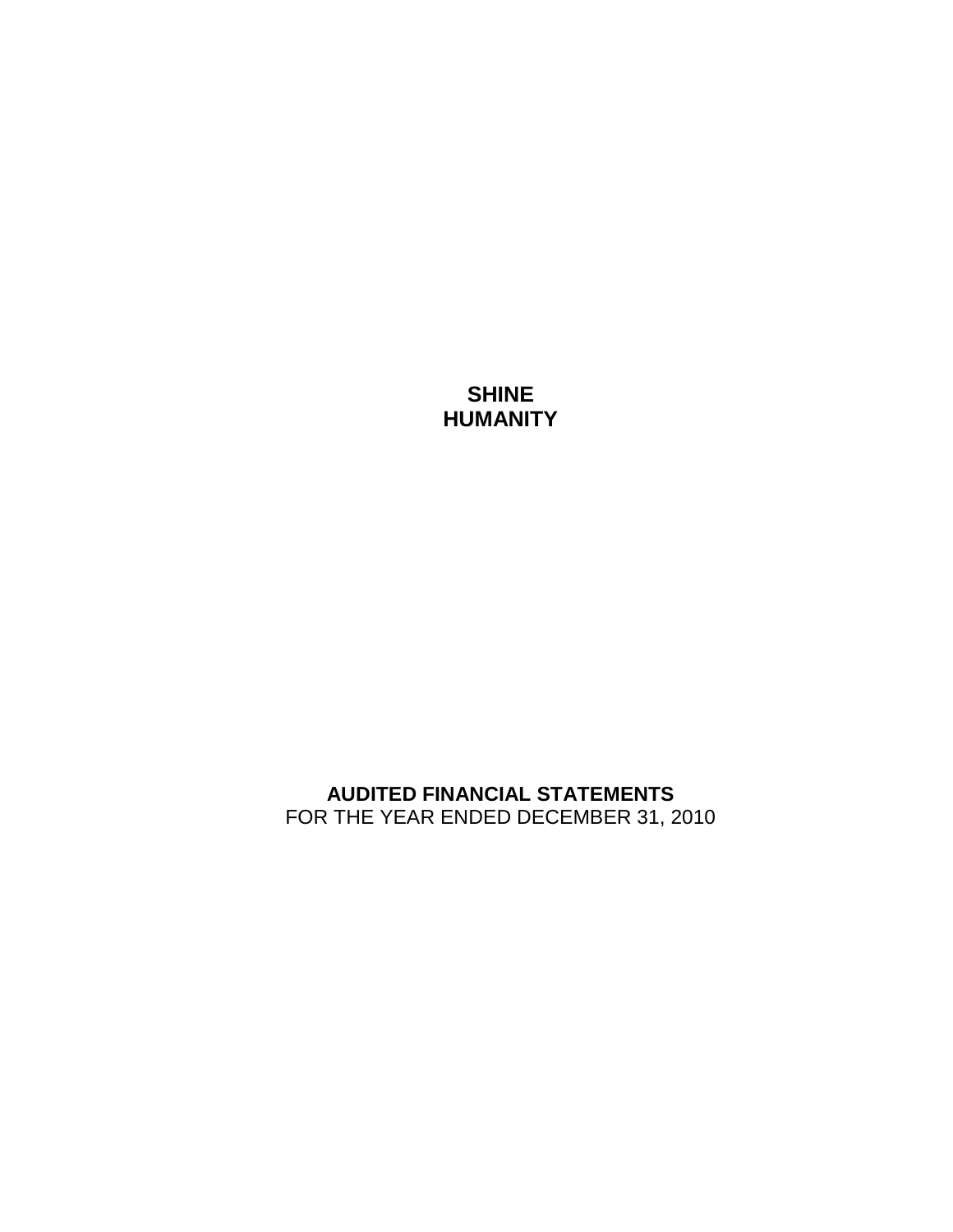

Troy Yoshida CPA, Inc. 12062 Valley View Street Suite 220 Garden Grove, CA 92845 (714) 892-8003 office (714) 898-6873 fax Troy@TroyCPA.com

October 31, 2012

To the Board of Directors of SHINE Humanity

I have audited the accompanying statement of financial position of SHINE Humanity ("Organization") (a nonprofit organization) as of December 31, 2010, and the related statements of activities and cash flows for the year then ended. These financial statements are the responsibility of the Organization's management. My responsibility is to express an opinion on these financial statements based on my audit.

I conducted my audit in accordance with auditing standards generally accepted in the United States of America. Those standards require that I plan and perform the audit to obtain reasonable assurance about whether the financial statements are free of material misstatement. An audit includes examining, on a test basis, evidence supporting the amounts and disclosures in the financial statements. An audit also includes assessing the accounting principles used and significant estimates made by management, as well as evaluating the overall financial statement presentation. I believe that my audit provides a reasonable basis for my opinion.

In my opinion, the financial statements referred to above present fairly, in all material respects, the financial position of SHINE Humanity as of December 31, 2010, and the changes in its net assets and its cash flows for the year then ended in conformity with accounting principles generally accepted in the United States of America.

My audit was conducted for the purpose of forming an opinion on the financial statements as a whole. The schedule of functional expenses on page 5 is presented for purposes of additional analysis and are not a required part of the financial statements. Such information is the responsibility of management and was derived from and relates directly to the underlying accounting and other records used to prepare the financial statements. The information has been subjected to the auditing procedures applied in the audit of the financial statements and certain additional procedures, including comparing and reconciling such information directly to the underlying accounting and other records used to prepare the financial statements or to the financial statements themselves, and other additional procedures in accordance with auditing standards generally accepted in the United States of America. In my opinion, the information is fairly stated in all material respects in relation to the financial statements as a whole.

Troy Kyon

Troy Yoshida CPA, Inc. Garden Grove, CA October 31, 2012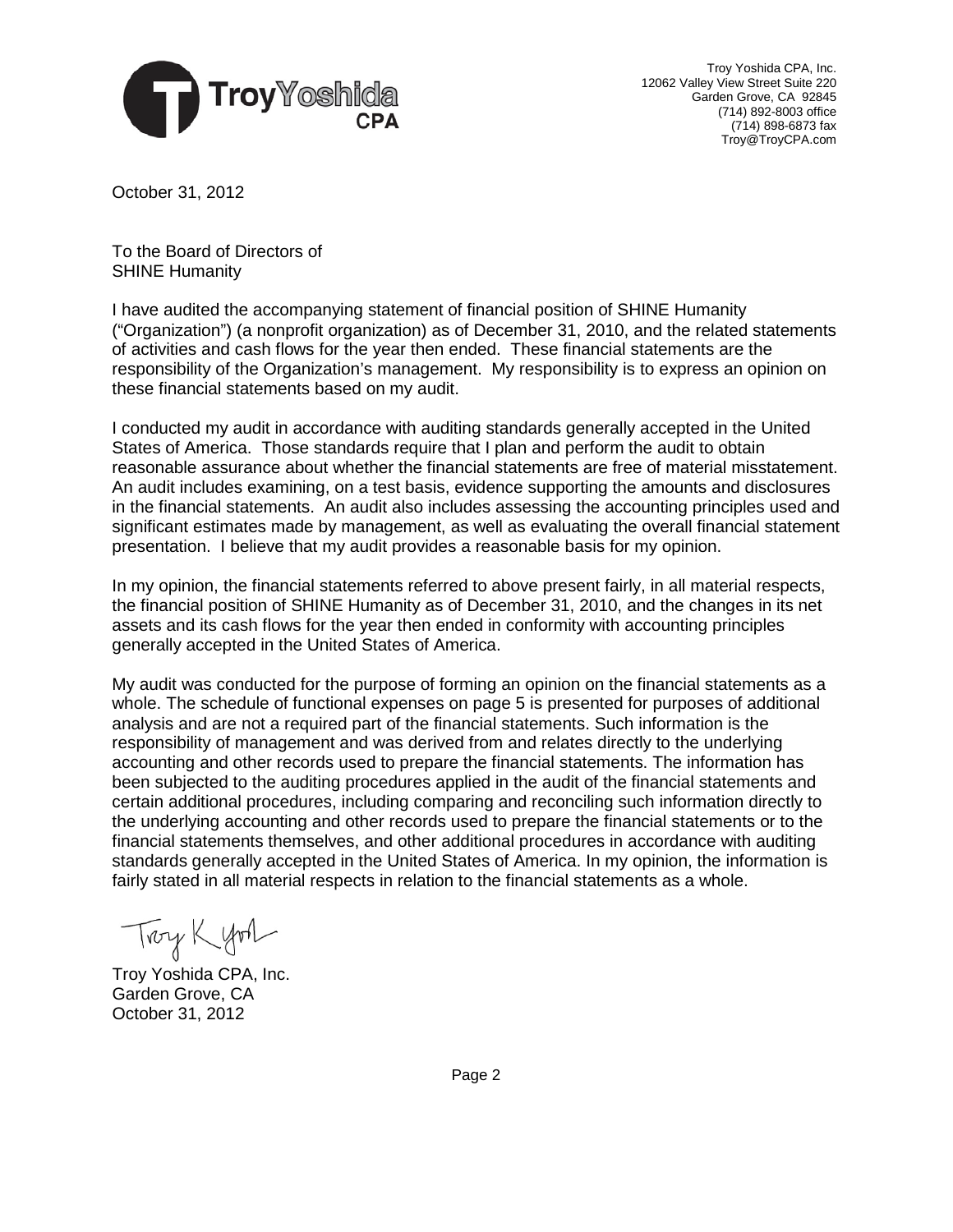## **SHINE HUMANITY STATEMENT OF FINANCIAL POSITION DECEMBER 31, 2010**

|                                           | Total |         |
|-------------------------------------------|-------|---------|
|                                           |       |         |
| <b>ASSETS</b>                             |       |         |
| <b>CURRENT ASSETS:</b>                    |       |         |
| Cash                                      | \$    | 323,812 |
| <b>Officer Advances</b>                   |       | 5,770   |
| <b>TOTAL CURRENT ASSETS</b>               |       | 329,582 |
|                                           |       |         |
| <b>TOTAL ASSETS</b>                       | \$    | 329,582 |
|                                           |       |         |
| <b>LIABILITIES &amp; NET ASSETS</b>       |       |         |
| <b>CURRENT LIABILITIES:</b>               |       |         |
| <b>Accrued Payroll</b>                    | \$    | 8,000   |
| Payroll Taxes Payable                     |       | 2,868   |
| <b>TOTAL CURRENT LIABILITIES</b>          |       | 10,868  |
| <b>NET ASSETS:</b>                        |       |         |
| Unrestricted                              |       | 318,714 |
| <b>TOTAL NET ASSETS</b>                   |       | 318,714 |
|                                           |       |         |
| <b>TOTAL LIABILITIES &amp; NET ASSETS</b> | \$    | 329,582 |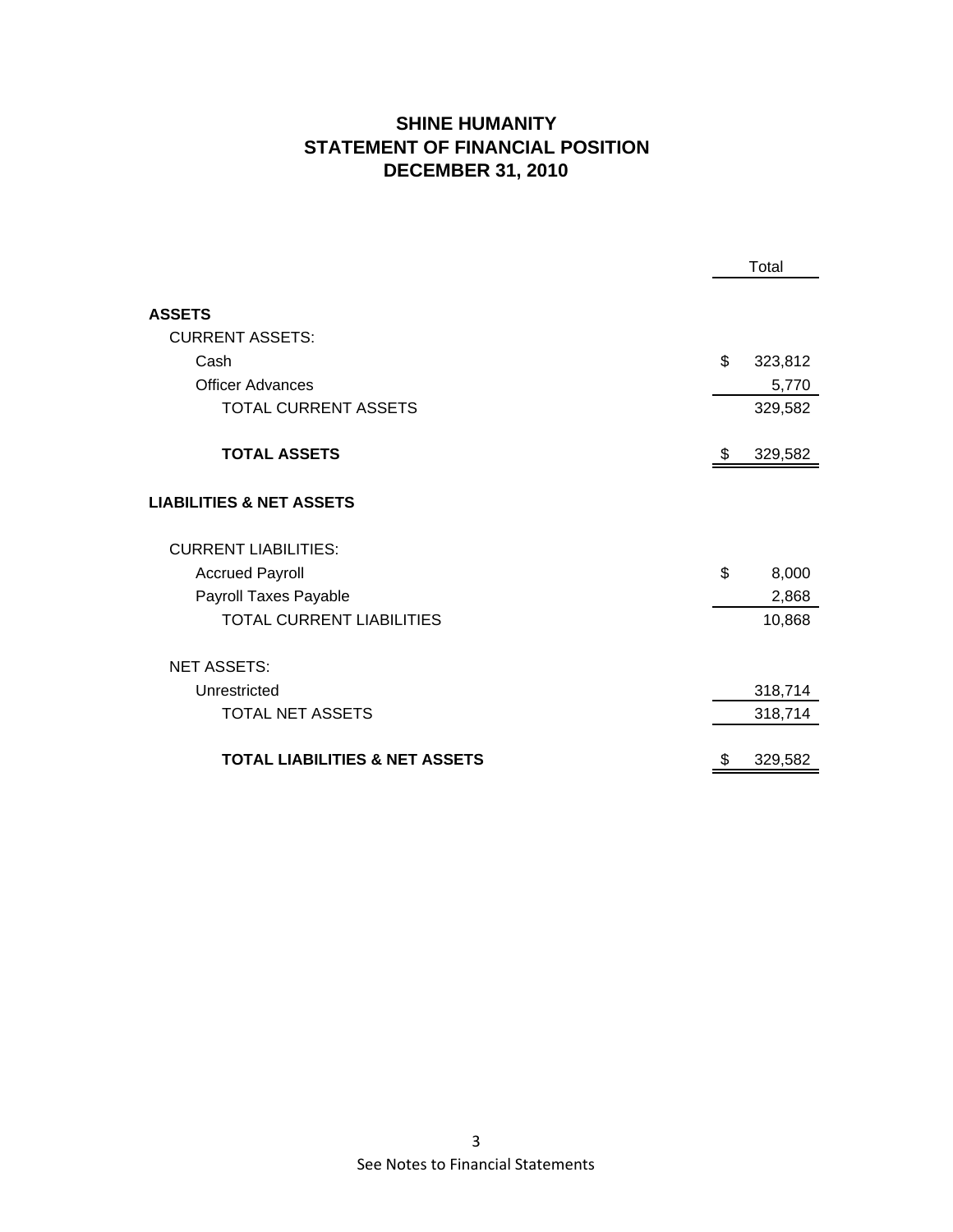## **SHINE HUMANITY STATEMENT OF ACTIVITIES FOR THE YEAR ENDED DECEMBER 31, 2010**

|                                        | Unrestricted |         |
|----------------------------------------|--------------|---------|
| <b>REVENUES AND OTHER SUPPORT</b>      |              |         |
| Contributions                          | \$           | 698,437 |
| TOTAL REVENUES AND OTHER SUPPORT       |              | 698,437 |
| <b>EXPENSES</b>                        |              |         |
| Program Expenses                       | \$           | 339,690 |
| Management and General                 |              | 26,181  |
| Fundraising                            |              | 15,452  |
| <b>TOTAL EXPENSES</b>                  |              | 381,323 |
| <b>CHANGE IN NET ASSETS</b>            | \$           | 317,114 |
| <b>NET ASSETS AT BEGINNING OF YEAR</b> | \$           | 1,600   |
| <b>NET ASSETS AT END OF YEAR</b>       | \$           | 318,714 |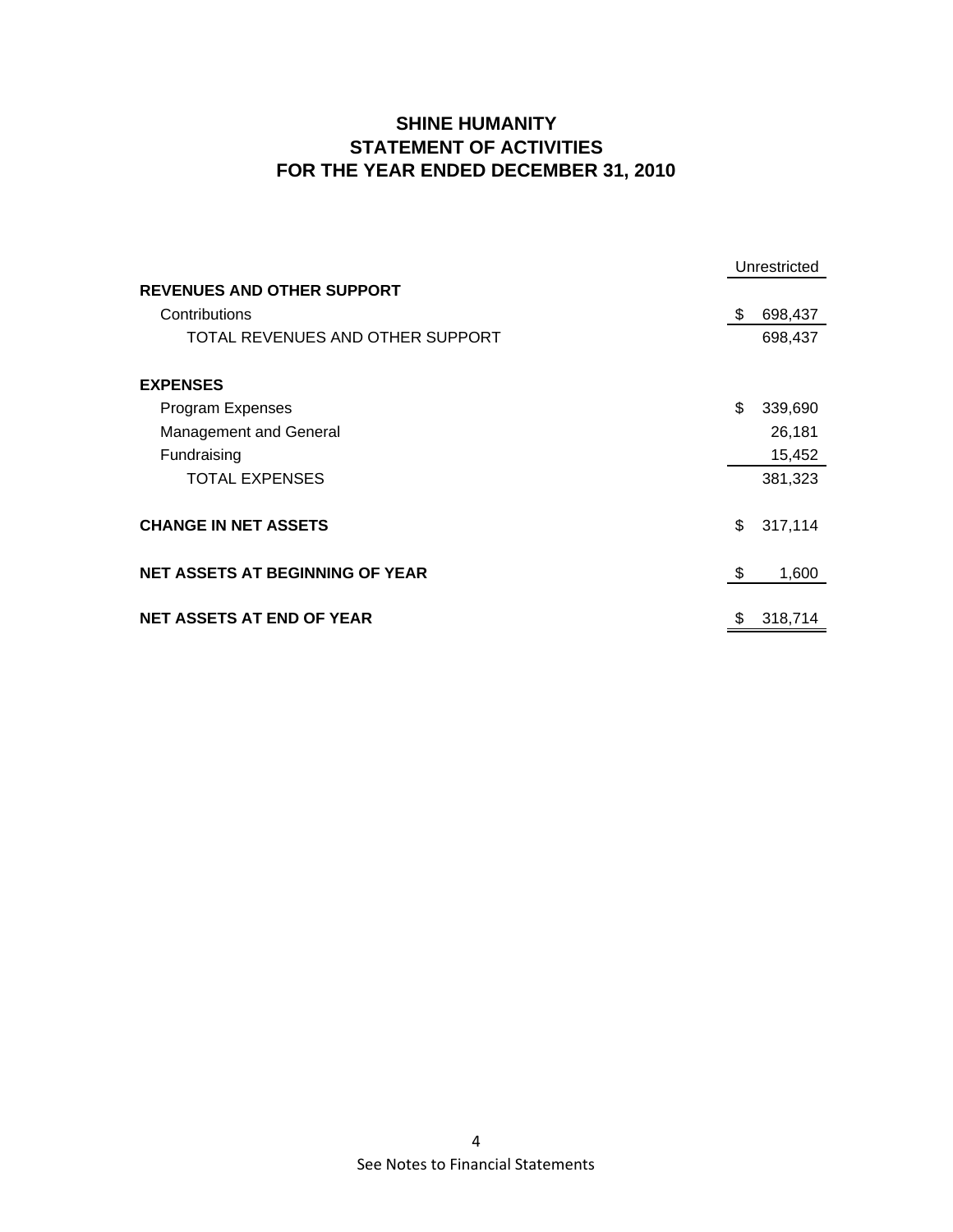## **SHINE HUMANITY STATEMENT OF FUNCTIONAL EXPENSES FOR THE YEAR ENDED DECEMBER 31, 2010**

|                                    | Program<br><b>Services</b> | Management<br>and General | Fundraising  | Total         |
|------------------------------------|----------------------------|---------------------------|--------------|---------------|
|                                    |                            |                           |              |               |
| Program Expenses                   | \$<br>152,680              | \$                        | \$           | \$<br>152,680 |
| Grants                             | 142,558                    |                           |              | 142,558       |
| <b>Advertising &amp; Promotion</b> |                            |                           | 3,511        | 3,511         |
| <b>Bank Fees</b>                   |                            | 652                       |              | 652           |
| <b>Computer Expense</b>            |                            | 555                       |              | 555           |
| Conferences & Meetings             |                            | 93                        |              | 93            |
| Miscellaneous                      |                            | 313                       |              | 313           |
| Office Expense                     |                            | 1,153                     |              | 1,153         |
| Payroll                            | 34,074                     | 10,074                    | 10,074       | 54,222        |
| Payroll Taxes                      | 2,250                      | 1,017                     | 1,017        | 4,284         |
| Permits & Fees                     |                            | 675                       |              | 675           |
| Postage & Delivery                 |                            | 1,477                     |              | 1,477         |
| Printing                           |                            | 278                       |              | 278           |
| <b>Professional Fees</b>           |                            | 3,438                     |              | 3,438         |
| <b>Supplies</b>                    |                            | 809                       | 850          | 1,659         |
| Telephone                          |                            | 1,407                     |              | 1,407         |
| Travel                             | 8,128                      | 4,240                     |              | 12,368        |
|                                    |                            |                           |              |               |
| <b>TOTAL EXPENSES</b>              | \$<br>339,690              | \$<br>26,181              | \$<br>15,452 | \$<br>381,323 |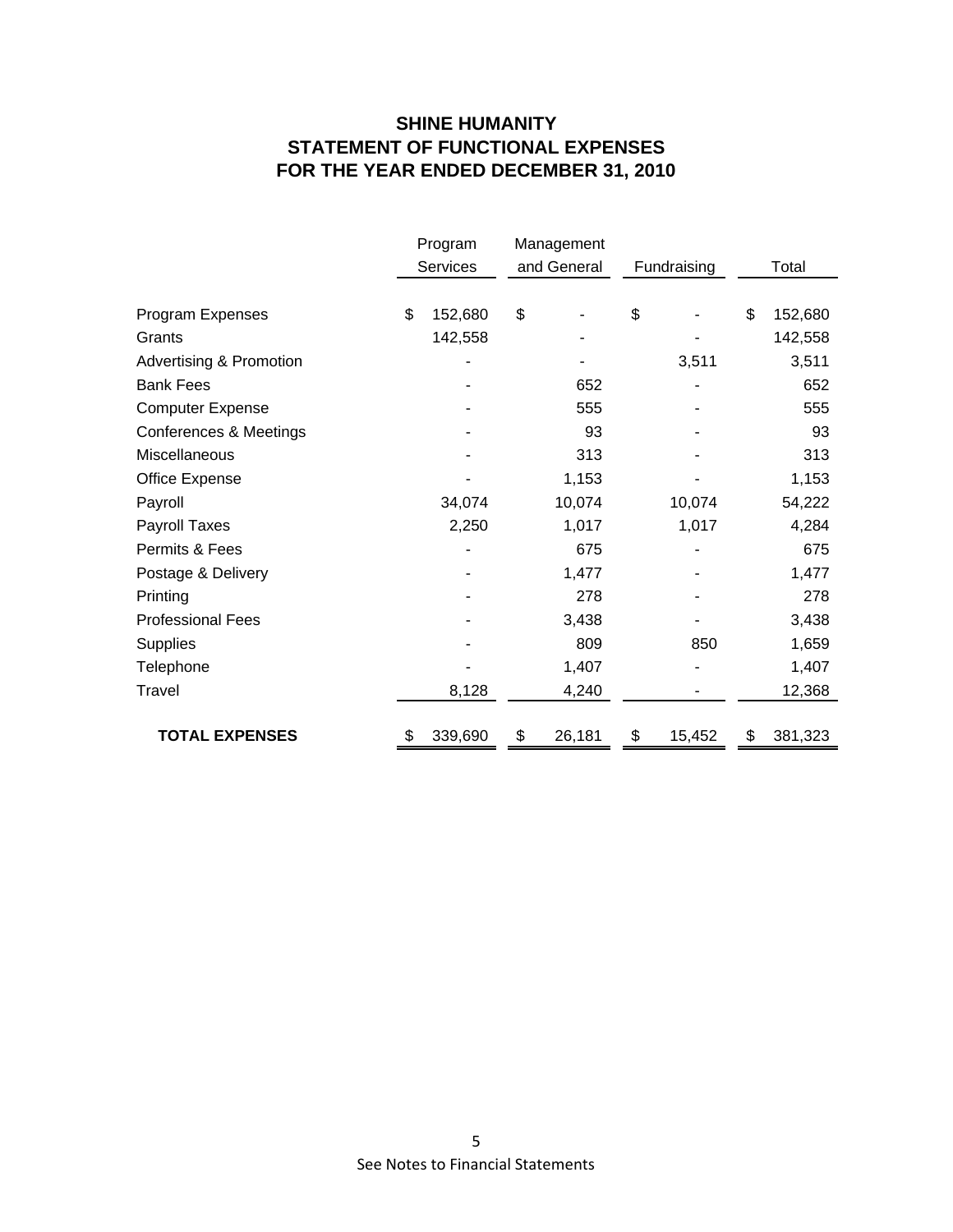## **SHINE HUMANITY STATEMENT OF CASH FLOWS FOR THE YEAR ENDED DECEMBER 31, 2010**

| <b>CASH FLOWS FROM OPERATING ACTIVITIES</b>                   |               |
|---------------------------------------------------------------|---------------|
| Change in Net Assets                                          | \$<br>317,114 |
|                                                               |               |
| Adjustments to Reconcile Change in Net Assets                 |               |
| To Net Cash Provided by Operating Activities:                 |               |
| Changes in Operating Assets and Liabilities:                  |               |
| (Increase) Decrease in Officer Advances                       | (5,770)       |
| Increase (Decrease) in Accrued Payroll                        | 8,000         |
| Increase (Decrease) in Payroll Taxes Payable                  | 2,868         |
| NET CASH PROVIDED (USED) BY OPERATING ACTIVITIES              | 322,212       |
| <b>NET INCREASE (DECREASE) IN CASH &amp; CASH EQUIVALENTS</b> | 322,212       |
| <b>BEGINNING CASH AND CASH EQUIVALENTS</b>                    | \$<br>1,600   |
| <b>ENDING CASH AND CASH EQUIVALENTS</b>                       | \$<br>323,812 |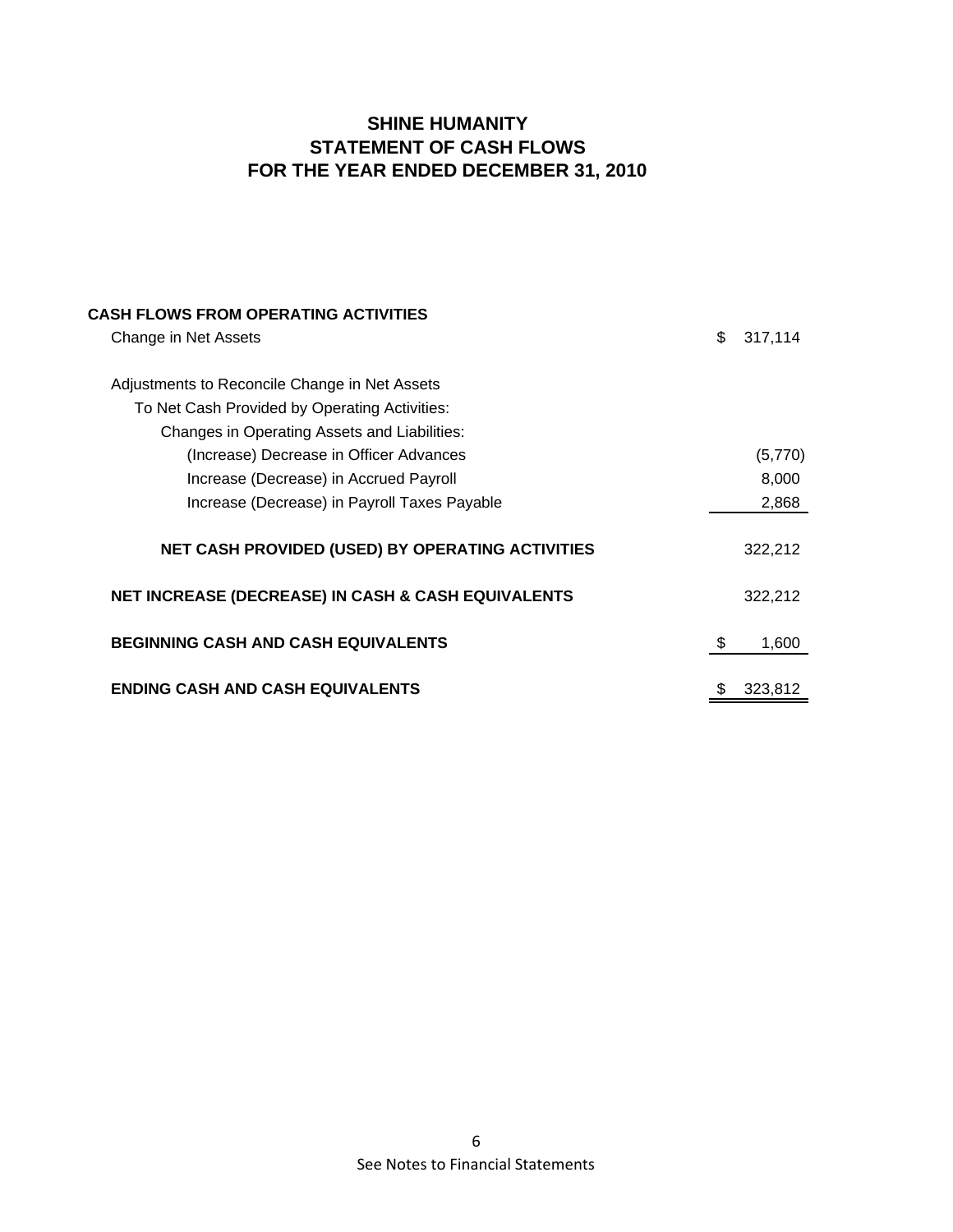## **SHINE HUMANITY NOTES TO FINANCIAL STATEMENTS December 31, 2010**

#### 1. Summary of Significant Accounting Policies

#### Nature of Organization

SHINE Humanity provides humanitarian, medical and disaster relief assistance to global communities in need, specifically Pakistan; while establishing long term medical solutions. The Organization's support comes entirely from donor contributions.

#### Basis of Presentation

The Organization follows the provisions of Statement of Financial Accounting Standards ("SFAS") No. 117, *Financial Statements of Not-for-Profit Organizations*. Under SFAS No. 117, the Organization reports amounts in the accompanying financial statements for each of three classes of net assets: unrestricted net assets, temporarily restricted net assets and permanently restricted net assets.

> *Unrestricted Net Assets* – Net assets that are not subject to donor-imposed restrictions. Unrestricted net assets generally result from unrestricted contributions and interest and dividends, less expenses incurred in providing services and fundraising and other administrative expenses.

> *Temporarily Restricted Net Assets* – Net assets that are subject to donorimposed restrictions that require the passage of time or the occurrence of a specific event to become available for unrestricted use. As of December 31, 2010, there were no temporarily restricted net assets.

> *Permanently Restricted Net Assets* – Net assets are subject to donorimposed restrictions that may be maintained permanently while permitting the Organization to use or expense part or all of the income derived from the donated assets. As of December 31, 2010, there were no permanently restricted net assets.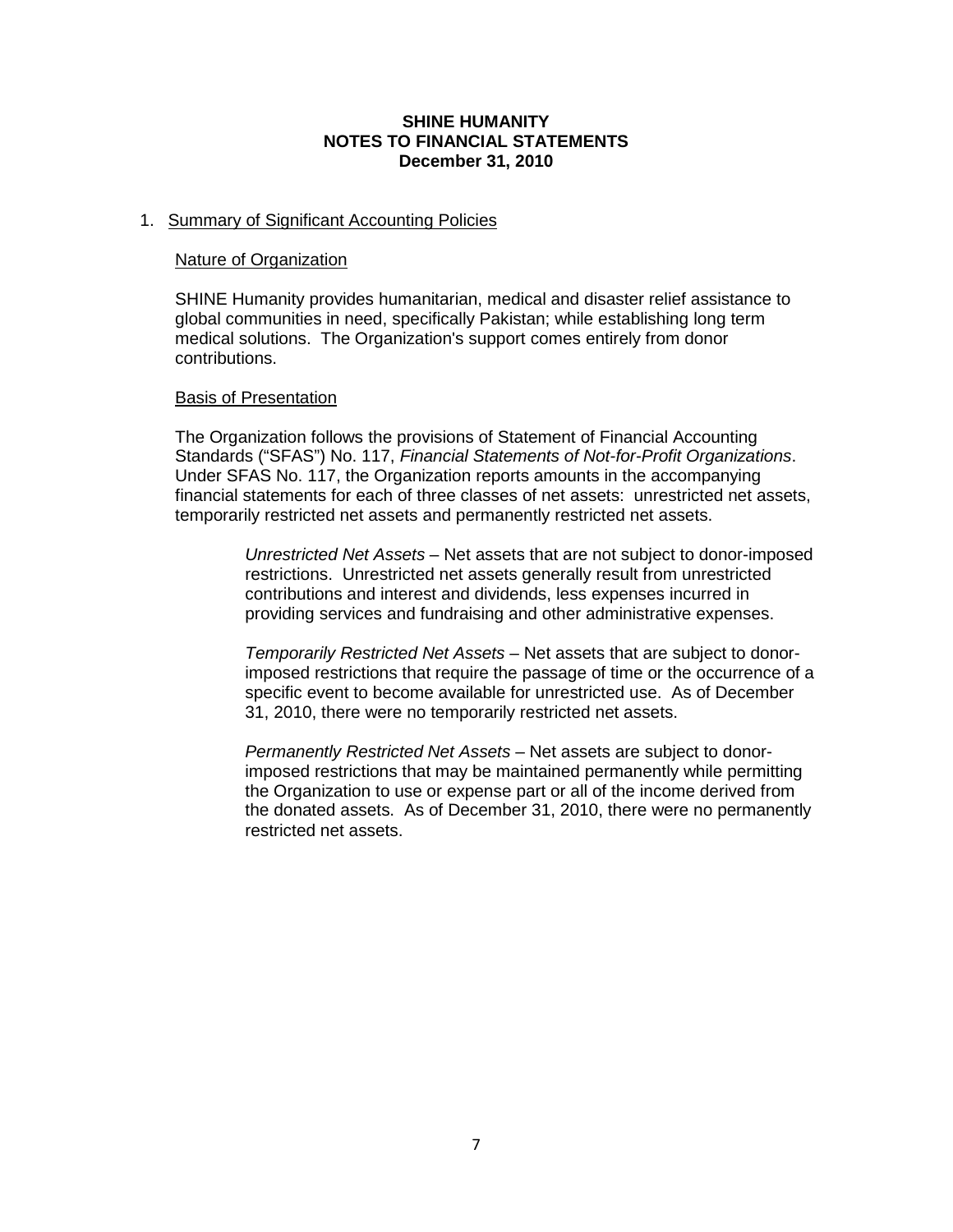## **SHINE HUMANITY NOTES TO FINANCIAL STATEMENTS (Continued) December 31, 2010**

## 1. Summary of Significant Accounting Policies – (Continued)

## Basis of Presentation – (continued)

The Organization also follows the provisions of SFAS No. 116, *Accounting for Contributions Received and Contributions Made*. Under SFAS No. 116, the Organization records gifts of cash and other assets as temporarily restricted net assets if they are received with donor stipulations that limit the use of the donated assets. When a donor restriction expires, a stipulated time restriction ends or a purpose restriction is accomplished, temporarily restricted net assets are reclassified to unrestricted net assets and reported in the statement of activities as net assets released from donor restrictions. Donor-restricted contributions, whose restrictions are met within the fiscal year, are reported as unrestricted revenues, gains and other support.

## Use of Estimates and Assumptions

The preparation of financial statements in conformity with accounting principles generally accepted in the United States of America requires management to make estimates and assumptions that affect the reported amounts of assets and liabilities and disclosure of contingent assets and liabilities at the date of the financial statements, and the reported amounts of revenues and expenses during the reporting period. Actual results could differ from those estimates.

#### Basis of Accounting

The financial statements of the Organization have been prepared on the accrual basis of accounting in accordance with the accounting principles generally accepted in the United States of America.

#### Cash and Cash Equivalents

Cash and cash equivalents include all monies in banks and highly liquid investments with maturity dates of less than three months.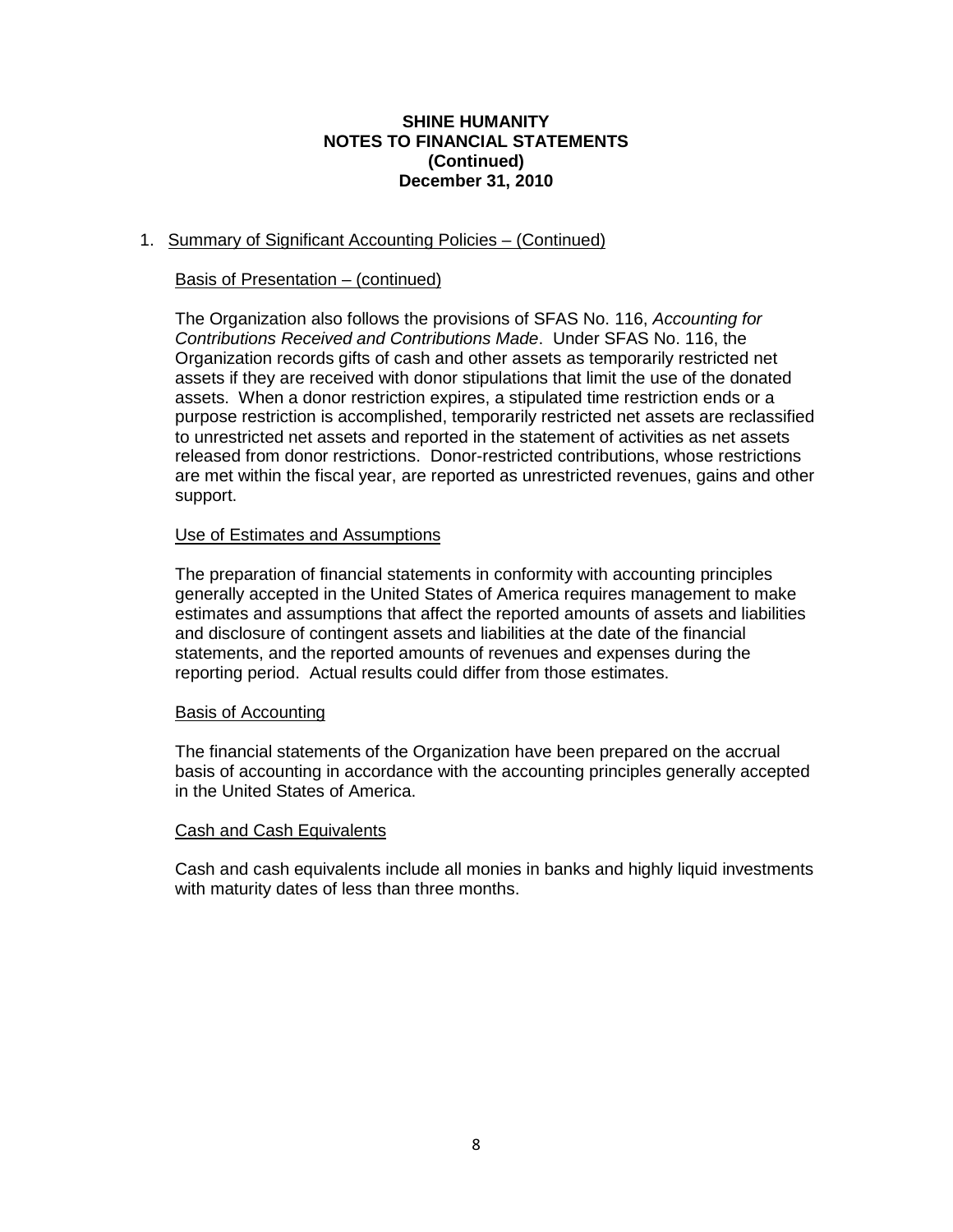## **SHINE HUMANITY NOTES TO FINANCIAL STATEMENTS (Continued) December 31, 2010**

## 1. Summary of Significant Accounting Policies – (Continued)

#### Concentration of Credit Risk

The Organization occasionally maintains deposits in excess of federally insured limits. Statement of Financial Accounting Standards No. 105 identifies these items as a concentration of credit risk requiring disclosure, regardless of the degree of risk. The risk is managed by maintaining all deposits in high quality financial institutions.

#### Revenues and Support

The Organization receives almost all of its revenues from donor contributions and fundraising events.

#### Functional Allocation of Expenses

The costs of providing the various programs and other activities have been summarized on a functional basis in the Statement of Activities and in the Statement of Functional Expenses. Accordingly, certain costs have been allocated among the programs and supporting services benefited.

#### Income Taxes

The Organization is a not-for-profit organization, as described in Section 501(c)(3) of the Internal Revenue Code and corresponding state law. Accordingly, the Organization is exempt from federal and state income taxes.

During 2012, the IRS initiated a routine examination of the Organization for the year ended 12/31/2010. As of the date of this report, the IRS has commenced its examination and made no final determination. In addition, the Organization has no uncertain tax position that qualifies for recognition or disclosure in the financial statements. Therefore, no accrued liability has been recorded.